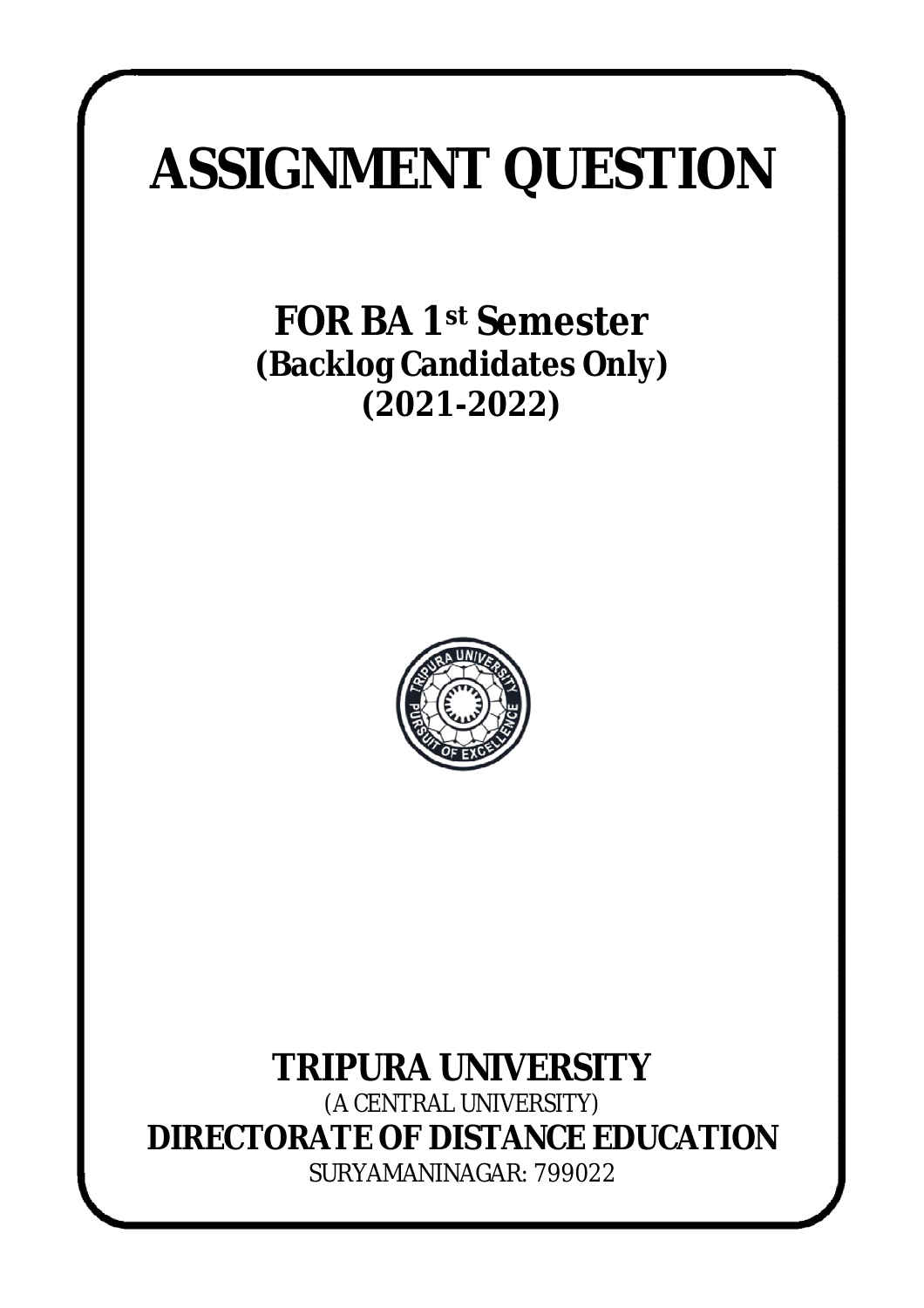

# **TRIPURA UNIVERSITY**

*(A CENTRAL UNIVERSITY)*

**DIRECTORATE OF DISTANCE EDUCATION**

SURYAMANINAGAR: 799022

# *IMPORTANT INSTRUCTIONS FOR WRITITTING AND SUBMITTING OF ASSIGNMENTS*

- 1. Candidates are required to prepare 4 (four) Assignments, 1 (one) each from the 3 (three) Elective subjects he/she opted at the time of Admission and 1 (one) other Assignment from the Compulsory English. In total, A Candidate shall prepare 4 (four) Assignments for BA  $1<sup>st</sup>$  Semester and submit the same within the due date  $(26/12/2021)$ .
- 2. Students must use only foolscap size paper for submitting Assignments and tie all pages carefully.
- 3. On the Cover Page, the following information shall have to be provided:

| Name        | Enrolment No.  |  |
|-------------|----------------|--|
| Programme   | Subject        |  |
| Paper       | Assignment No. |  |
| Address     |                |  |
| Contact No. |                |  |
|             |                |  |

Signature with Date

- 4. In writing an Assignment, A4 cm margin should be kept on the left side of each foolscap paper. A4 cm gap should also be kept between two answers.
- 5. Students are asked to write Assignments in their own hand writing and in their own language; they shall not print or type any answer.
- 6. Copying directly from course materials is strictly prohibited.
- 7. Copying from the Response Sheets of other Candidates is disallowed. If copying is detected, the assignments of both the Candidates shall be rejected.
- 8. Each Assignment must be written separately. Students must not mix up Assignments.
- 9. Worked out Assignments shall have to be submitted **within due date (26/12/2021)** to the Office of the Coordinator, DDE Study Centre of the respective College.

# **LAST DATE FOR SUBMISSION OF WORKED OUT ASSIGNMENTS IS 26/12/2021 NO ASSIGNMENT SHALL BE ACCEPTED AFTER THE DUE DATE**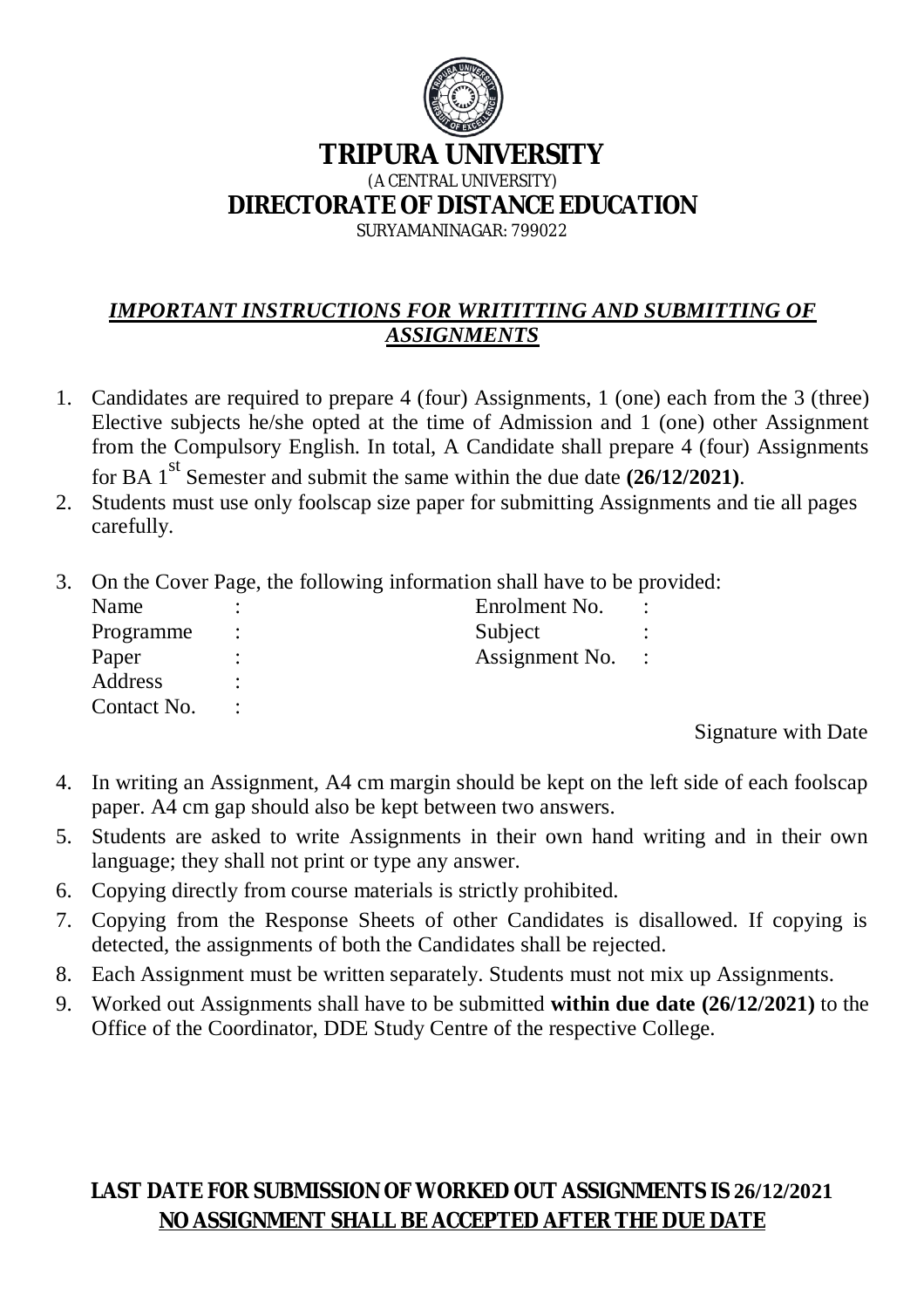

# **Subject: Political Science**

## **Assignment – 01 Full Marks – 20**

| <b>Answer any Two Question:</b> |                                                                                                      |            |
|---------------------------------|------------------------------------------------------------------------------------------------------|------------|
|                                 | 1. Briefly discuss the changing nature of sovereignty in the context of globalisation.               | $10x1=10$  |
|                                 | 2. Discuss the Nature and Scope of Political Science.                                                | $10x1=10$  |
|                                 | 3. Define Democracy. Explain the Features of Democracy in modern era.                                | $3+7=10$   |
| 4.                              | Briefly discuss the major nature of the idealist theory of state. What are its limitation?           | $7+3=10$   |
|                                 | 5. Explain the main functions of political parties in a democratic political system. Points out the  |            |
|                                 | differences between political parties and Pressure groups.                                           | $6+4=10$   |
| 6.                              | Define Law. What are the essentials of law? Discuss, in brief, the relation between law and liberty. |            |
|                                 |                                                                                                      | $2+3+5=10$ |
| 7.                              | Discuss Lenin's contribution to Marxism.                                                             | $10x1=10$  |
| 8.                              | Briefly explain the concept of Historical Materialism with its limitations.                          | $8+2=10$   |

#### **TIME OF SUBMISSION OF ASSIGNMENT: 11.00 AM to 4.00 PM LAST DATE OF SUBMISSION OF ASSIGNMENT: 26th DECEMBER, 2021**

#### **NO ASSIGNMENT SHALL BE ENTERTAINED AFTER THE DUE DATE.**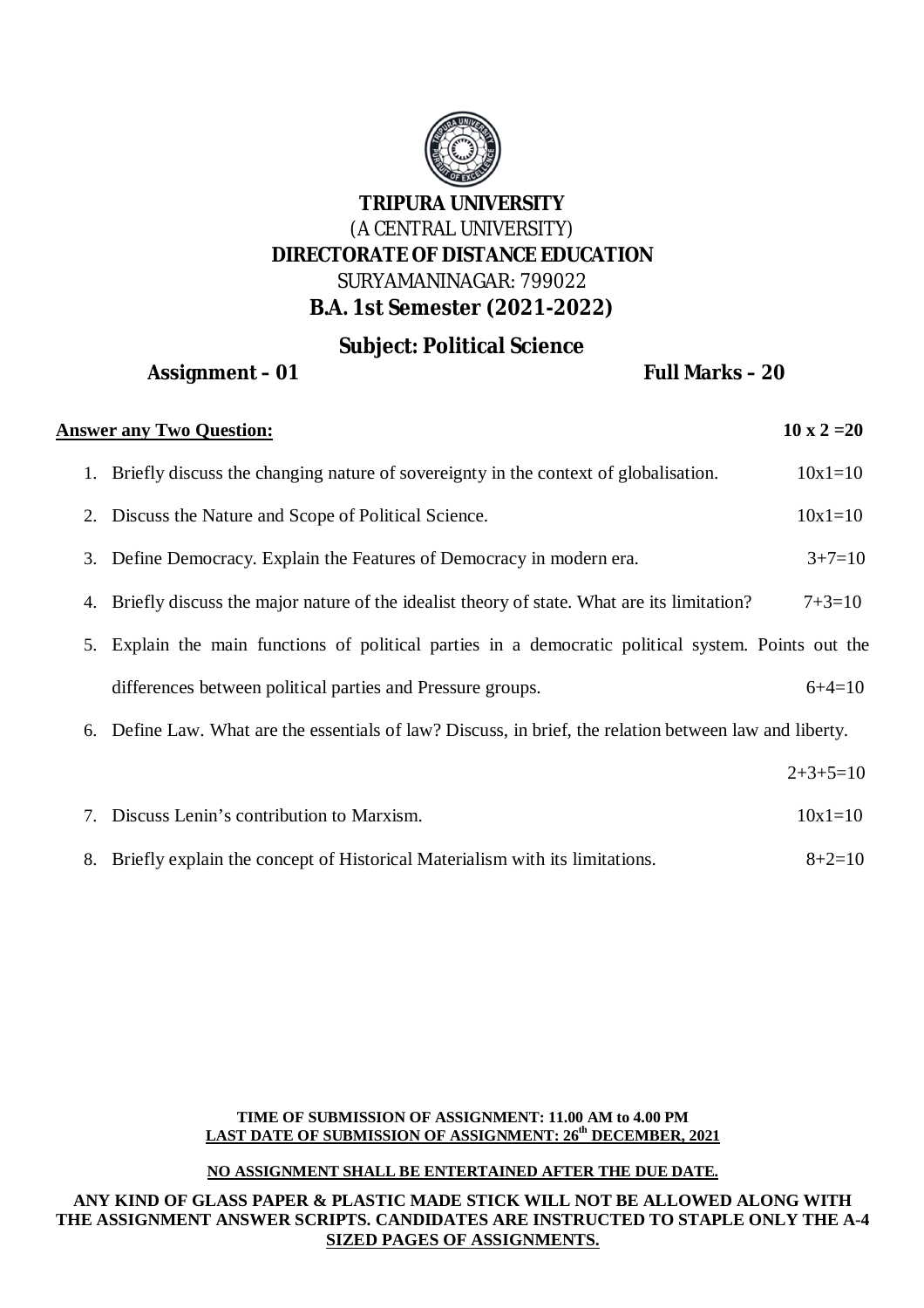

#### **Subject: History Assignment – 01 Full Marks – 20**

|    | H                                                                                                      | I UII IVIAI NJ T ZU |
|----|--------------------------------------------------------------------------------------------------------|---------------------|
|    | <b>Answer any Two Question:</b>                                                                        | $10 \times 2 = 20$  |
| 1. | Evaluate the importance of literary sources in writing ancient Indian history.                         | 10                  |
| 2. | Examine the factors leading to the decline of the Indus Valley Civilization.                           | 10                  |
|    | 3. Who was the first historical ruler of Bengal? Assess his contribution of the rise of Gouda.         | $2+8=10$            |
|    | 4. Narrate the cultural developments of India during the Gupta Age.                                    | 10                  |
| 5. | Who were the Satvahanas? Assess the achievements of their greatest king.                               | $3+7=10$            |
| 6. | Who was the leader of Kaivarta Revolt? Discuss the causes and impact of this revolt?                   | $2+4+4=10$          |
| 7. | Make an assessment on the development of architecture and sculpture under the Pallavas in South India. |                     |
|    |                                                                                                        | $5+5=10$            |
|    | 8. Who were the Chalukyas of Batapi? Discuss the achievements of their greatest king.                  | $2+8=10$            |

#### **TIME OF SUBMISSION OF ASSIGNMENT: 11.00 AM to 4.00 PM LAST DATE OF SUBMISSION OF ASSIGNMENT: 26th DECEMBER, 2021**

#### **NO ASSIGNMENT SHALL BE ENTERTAINED AFTER THE DUE DATE.**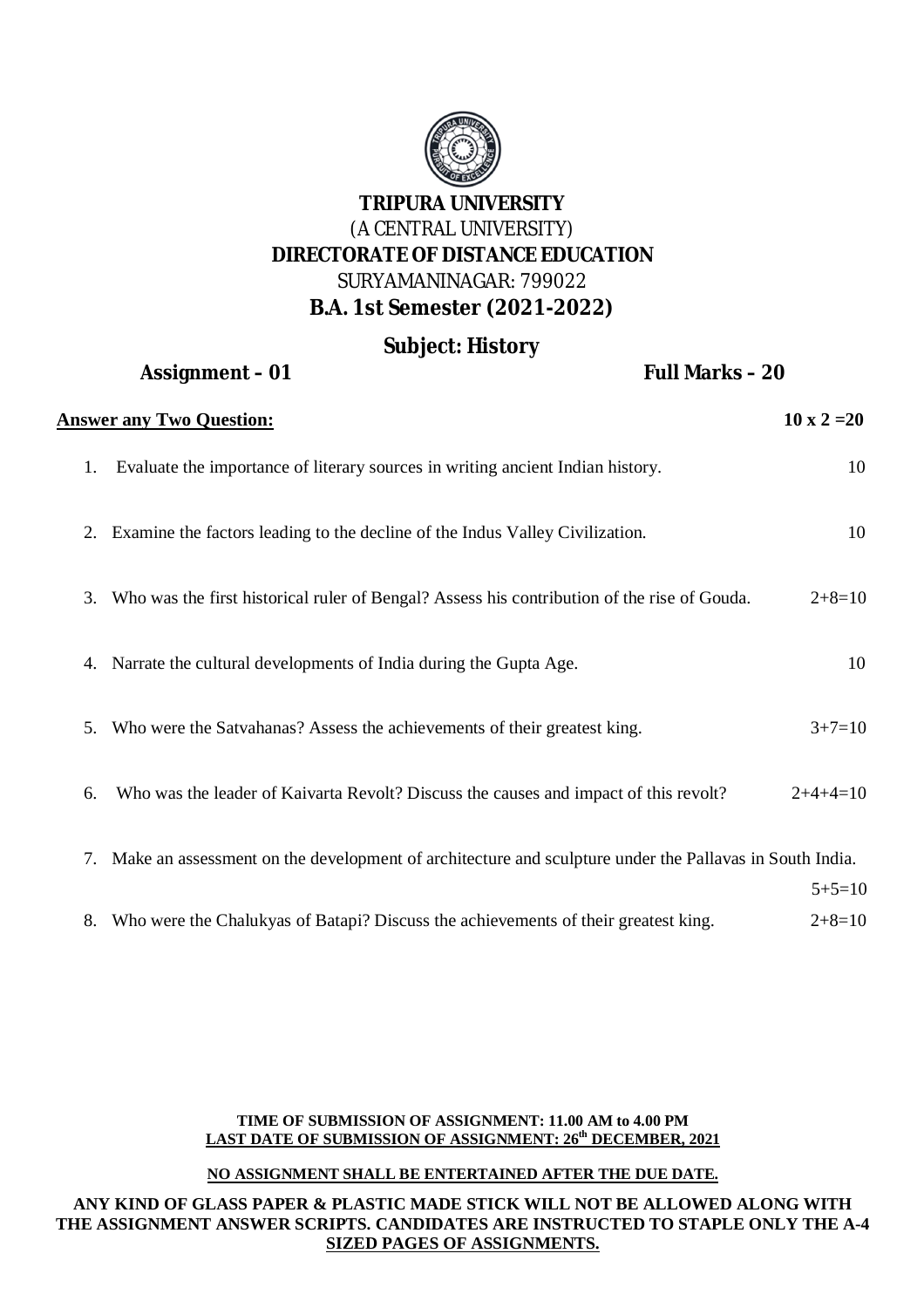

# **Subject: Education**

# **Assignment – 01 Full Marks – 20**

### **Answer any Two Question:** 10 x 2 = 20

- 1. What do you mean by 'equality'? Briefly mention the steps which can help out in bringing equality in educational opportunity.  $2+8=10$
- 2. What is modern concept of education? Describe different factors of education. 4+6=10
- 3. What is culture? Mention the characteristics of culture. Write the relationship between education and culture.  $2+4+4=10$
- 4. Define curriculum. What are the principles to be followed in curriculum construction?  $4+6=10$
- 5. What is co-curricular activity? How co-curricular activities do impact in education?  $2+8=10$
- 6. Differentiate between formal and informal education? Discuss the advantages of non-formal education.  $4+3+3=10$
- 7. What is privatization? List the advantages and disadvantages of privatization in education?

 $2+4+4=10$ 

8. Briefly discuss the educational problems faced by deprived sections of society. What measures can be taken to solve the educational problems of SC and ST students in Tripura.  $5+5=10$ 

#### **TIME OF SUBMISSION OF ASSIGNMENT: 11.00 AM to 4.00 PM LAST DATE OF SUBMISSION OF ASSIGNMENT: 26th DECEMBER, 2021**

### **NO ASSIGNMENT SHALL BE ENTERTAINED AFTER THE DUE DATE.**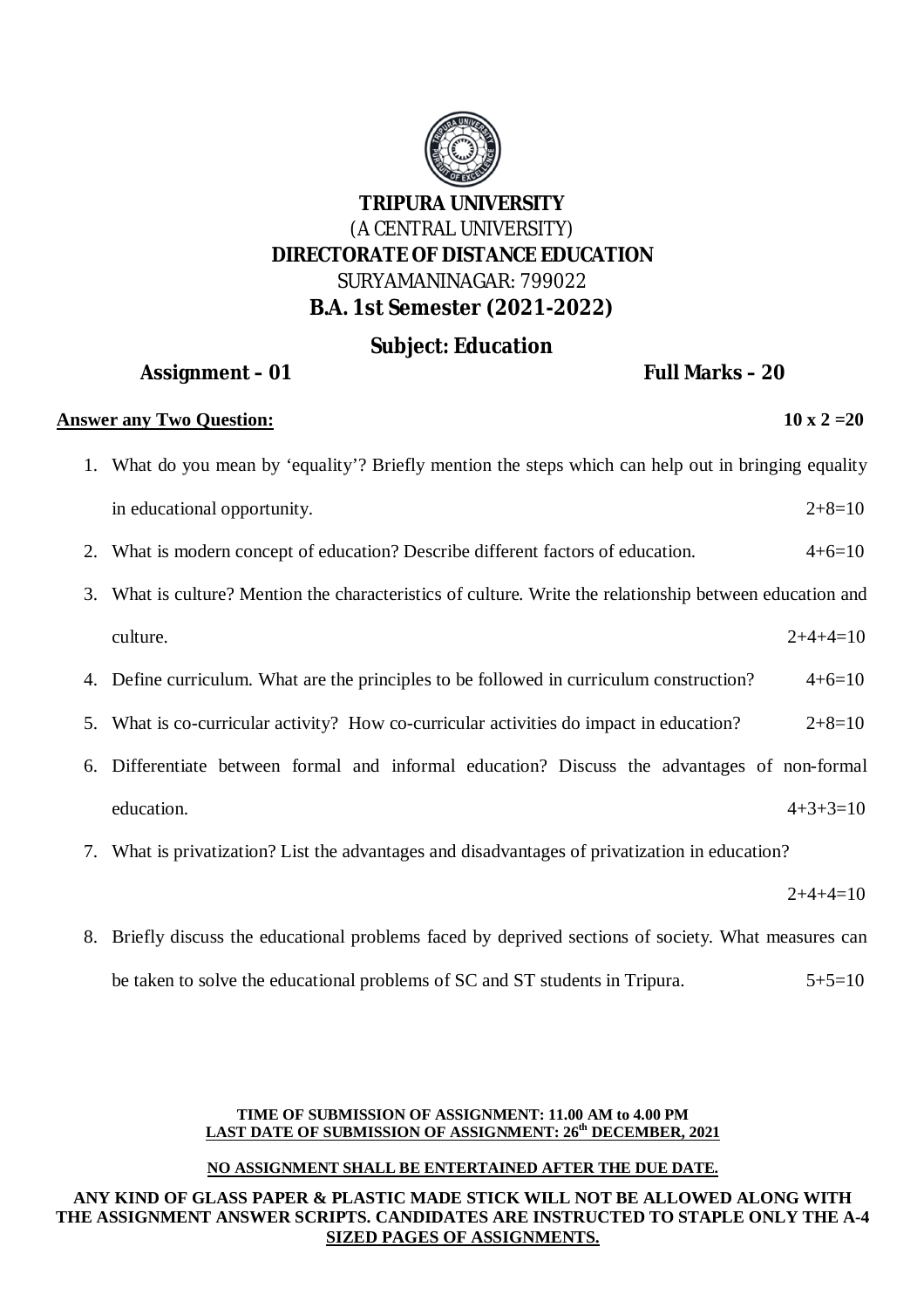

# **Subject: Philosophy**

| <b>Assignment - 01</b> |                                                                                                                                                                                                                                                     | Full Marks-20      |  |
|------------------------|-----------------------------------------------------------------------------------------------------------------------------------------------------------------------------------------------------------------------------------------------------|--------------------|--|
|                        | <b>Answer any Two Question:</b>                                                                                                                                                                                                                     | $10 \times 2 = 20$ |  |
|                        | 1. i) What is Padartha? How many Padarthas are there in Vaisesika system?<br>ii) Discuss briefly each Padartha admitted by the Vaisesikas.                                                                                                          | $2+8=10$           |  |
|                        | 2. i) What is Pramana?<br>ii) Why the Carvakas refuted Anumana as Pramana?<br>iii) Is Carvakas view acceptable?                                                                                                                                     | $2+5+3=10$         |  |
|                        | 3. i) Discuss different types of Laukika Sannikarsha after Nyaya philosophy.<br>ii) Write a short note on Alaukika Pratyaksha.                                                                                                                      | $6+4=10$           |  |
|                        | 4. i) Which theory of truth states, 'Truth is what works'? Who is the prominent supporter of this view?<br>ii) Briefly discuss this theory of truth.                                                                                                | $2+5+3=10$         |  |
|                        | iii) Is this view acceptable?<br>5. i) Mention the reason for accepting Abhava as a separate category or Padartha in Vaisesika philosophy.<br>ii) Write a short note on Anyonyabhava.<br>iii) Explain briefly the different kinds of Samsargabhava. | $2+3+5=10$         |  |
|                        | 6. i) What is entailment theory of Causality?<br>ii) Explain this theory.<br>iii) Is this theory is acceptable or not?                                                                                                                              | $2+5+3=10$         |  |
| 7.                     | Critically discuss Kant's 'Critical theory' regarding the origin of knowledge.                                                                                                                                                                      | 10                 |  |
|                        | 8. i) What is Idealism?<br>ii) Discuss the main issues of Berkeley's subjective idealism.<br>iii) Is Berkeley's theory free from defects?                                                                                                           | $2+5+3=10$         |  |

#### **TIME OF SUBMISSION OF ASSIGNMENT: 11.00 AM to 4.00 PM LAST DATE OF SUBMISSION OF ASSIGNMENT: 26th DECEMBER, 2021**

#### **NO ASSIGNMENT SHALL BE ENTERTAINED AFTER THE DUE DATE.**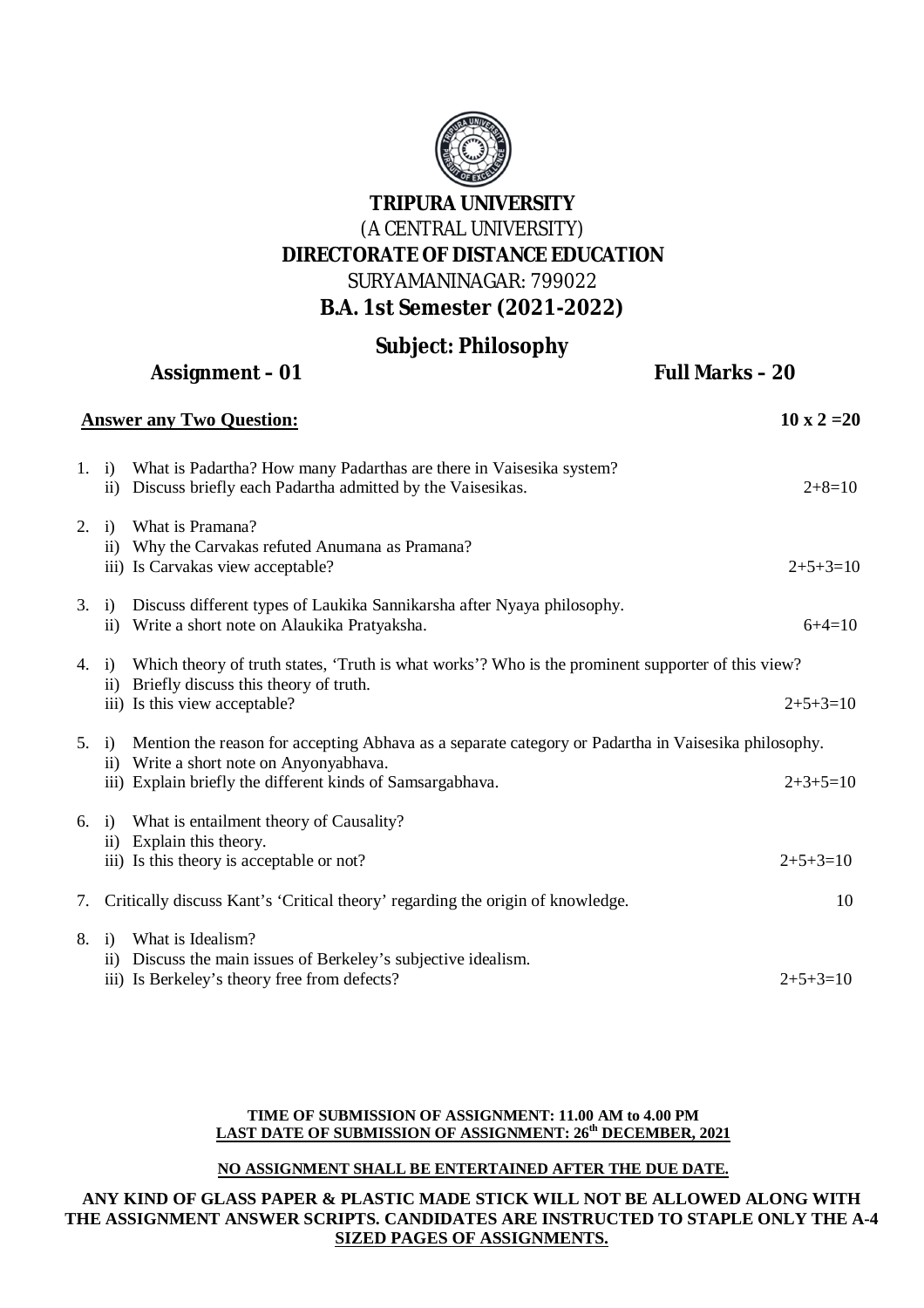# **Subject: English (Elective)**

### **Assignment – 01 Full Marks – 20**

#### **Answer any Two Question:** 10 x 2 = 20

1. What is 'Blushful Hippocrene'? How Keats uses this expression in his poem 'Ode to a Nightingale'.

 $2+8=10$ 

2. With whom the lamb has been compared by William Blake in 'Lamb' and how he describes it?

 $2+8=10$ 

3. What are some of the things the West Wind could represent? Why is wildness so important here?

 $4+6=10$ 

- 4. From what perspective does the speaker view 'Tintern Abbey'? In 'Tintern Abbey', what has the speaker lost since he first 'came among these hills'?  $5+5=10$
- 5. What is Jane Austen's purpose of using Mr. Collins as a caricature? What is his function in the novel.
- 6. Describe 'Dream Children' an autobiographical element. 10

#### **TIME OF SUBMISSION OF ASSIGNMENT: 11.00 AM to 4.00 PM LAST DATE OF SUBMISSION OF ASSIGNMENT: 26th DECEMBER, 2021**

#### **NO ASSIGNMENT SHALL BE ENTERTAINED AFTER THE DUE DATE.**

#### **ANY KIND OF GLASS PAPER & PLASTIC MADE STICK WILL NOT BE ALLOWED ALONG WITH THE ASSIGNMENT ANSWER SCRIPTS. CANDIDATES ARE INSTRUCTED TO STAPLE ONLY THE A-4 SIZED PAGES OF ASSIGNMENTS.**



 $5+5=10$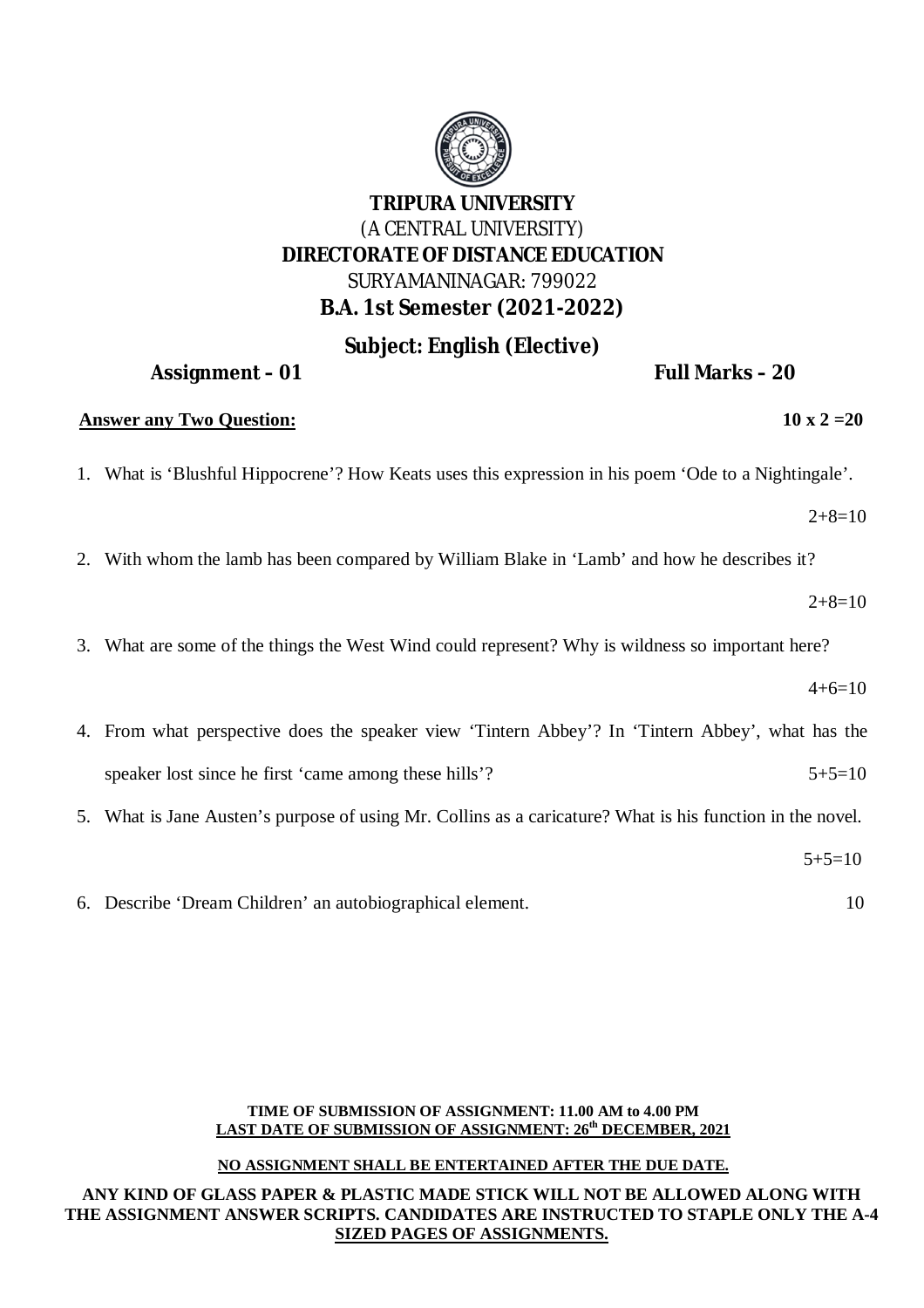

# Subject: Bengali

| <b>Assignment - 01</b>                                                          | <b>Full Marks - 20</b>    |
|---------------------------------------------------------------------------------|---------------------------|
| যে কোন ২টি প্রশ্নের উত্তর লিখ ঃ                                                 | $2x10=20$                 |
| ১। শ্রেষ্ঠ চৈতন্যজীবনচরিত কোনটি? গ্রন্থটির বৈশিষ্ট্য নিরুপণ করো।                | $\zeta$ +b= $\zeta$ 0     |
| ২। বিরহ পর্যায়ের শ্রেষ্ঠ কবি কে? এই পর্যায়ের একটি পদ আলোচনা করো।              | ২+৮=১০                    |
| ৩। রবীন্দ্রনাথের উপন্যাস সম্পর্কে আলোচনা করো।                                   | ১০                        |
| ৪। কাজী নজরুল ইসলাম ও জীবনানন্দ দাশের কবি প্রতিভার মূল্যায়ন করো।               | $Q = 2 + 2$               |
| ৫। বাংলা গদ্যের উদ্ভব ও বিকাশে ফোর্ট উইলিয়াম কলেজের অবদান সম্পর্কে আলোচনা করো। | ১০                        |
| ৬। বৈষ্ণবপদাবলী সাধনসঙ্গীত হলেও এর মানবিক দিকটি উপেক্ষিত হয়নি, আলোচনা করো।     | $\mathsf{S}^{\mathsf{O}}$ |
| $\,$ ৭। সরমা চরিত্রটি আলোচনা করো।                                               | ১০                        |
| '৮। চর্যাপদের সাধনতত্ত্ব ও চর্যাপদের সামাজিক গুরুত্ব সম্পর্কে আলোচনা করো।       | $Q = 2 + 2$               |

#### TIME OF SUBMISSION OF ASSIGNMENT: 11.00 AM to 4.00 PM LAST DATE OF SUBMISSION OF ASSIGNMENT: 26<sup>th</sup> DECEMBER, 2021

### NO ASSIGNMENT SHALL BE ENTERTAINED AFTER THE DUE DATE.